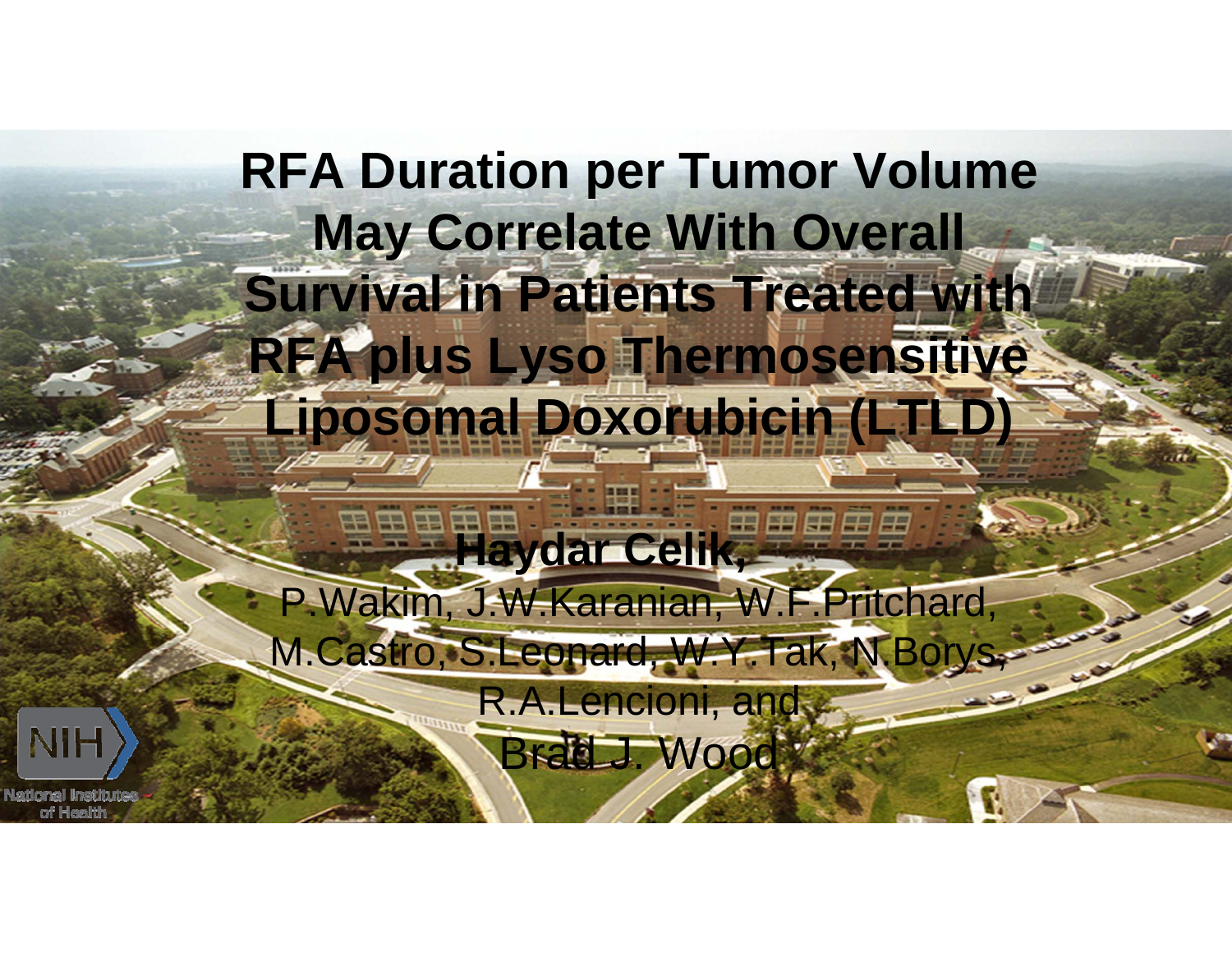## **Disclosures**

- $\bullet$ NIH and Celsion Corp. have a cooperative research and development agreement
- • This work was supported by the intramural research program of the NIH and the NIH center for interventional oncology (CIO)

#### Bradford J. Wood:

- •Researcher, Koninklijke Philips NV
- •Researcher, Celsion Corporation
- •Researcher, BTG International Ltd
- •Researcher, W. L. Gore & Associates, Inc
- Researcher, Cook Group Incorporated
- Patent agreement, VitalDyne, Inc
- •Intellectual property, Koninklijke Philips NV
- •Intellectual property, BTG International Ltd

#### Nicholas Borys:

•Senior Vice President and Chief Medical Officer, Celsion Corporation.



#### Riccardo A. Lencioni:

- •Research Consultant, BTG International Ltd Research
- •Consultant, Guerbet SA
- •Consultant, Celsion Corporation
- •Research Consultant, Bayer AG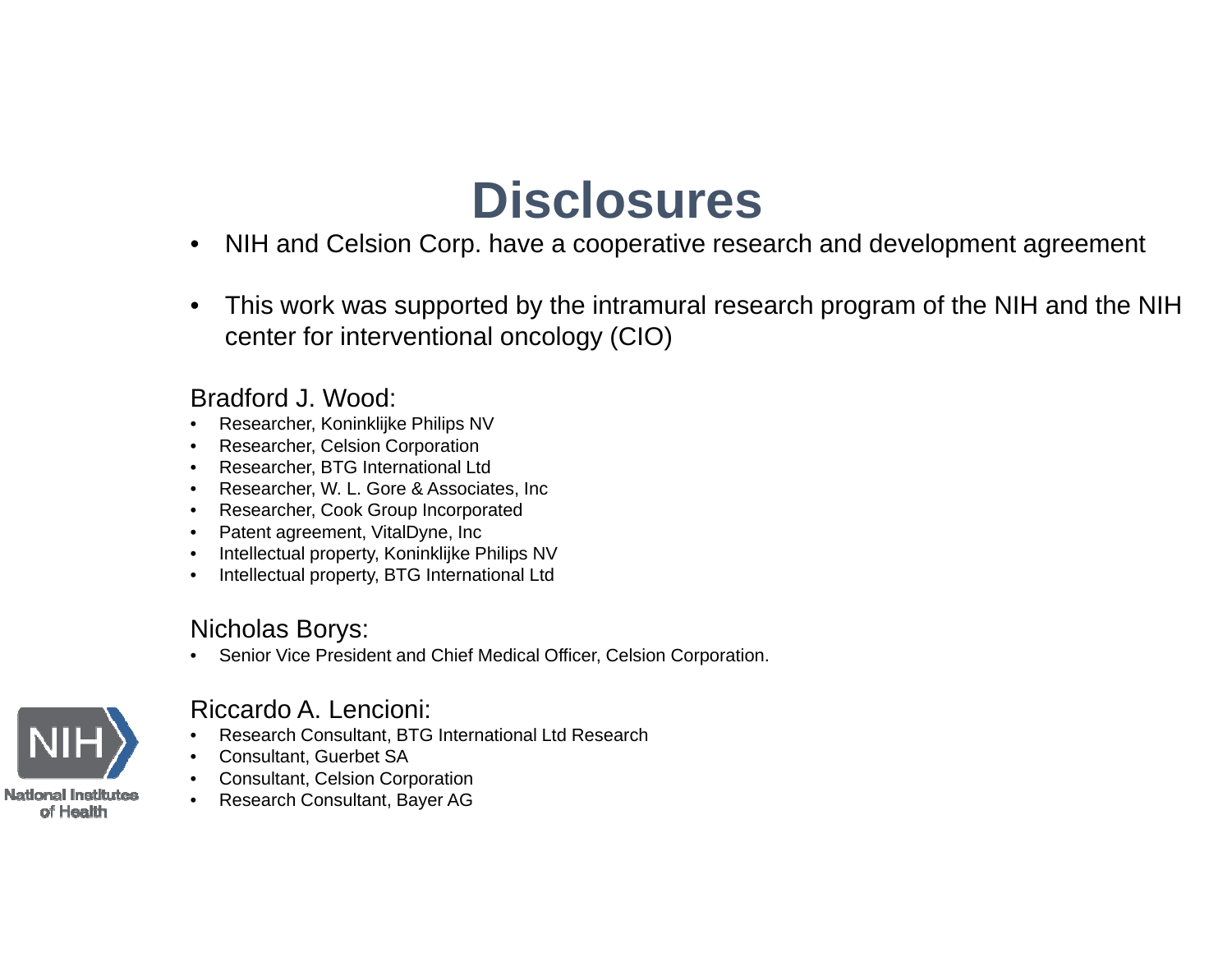# **Background: RF Ablation of Liver Tumor**



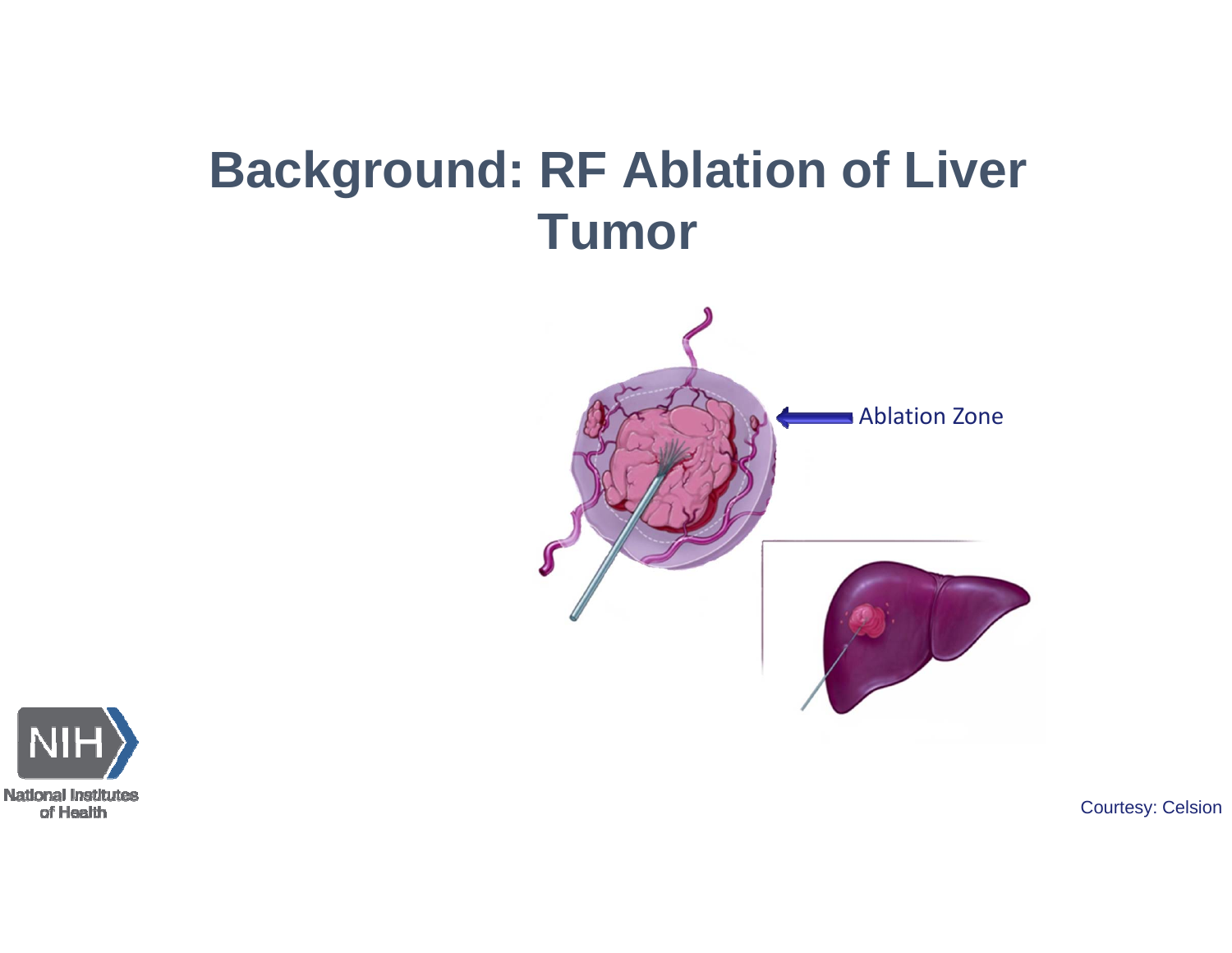# **Background: RF Ablation of Liver Tumor**

 $\mathbf{r}$ ■ RFA misses micrometastases outsideablation zone



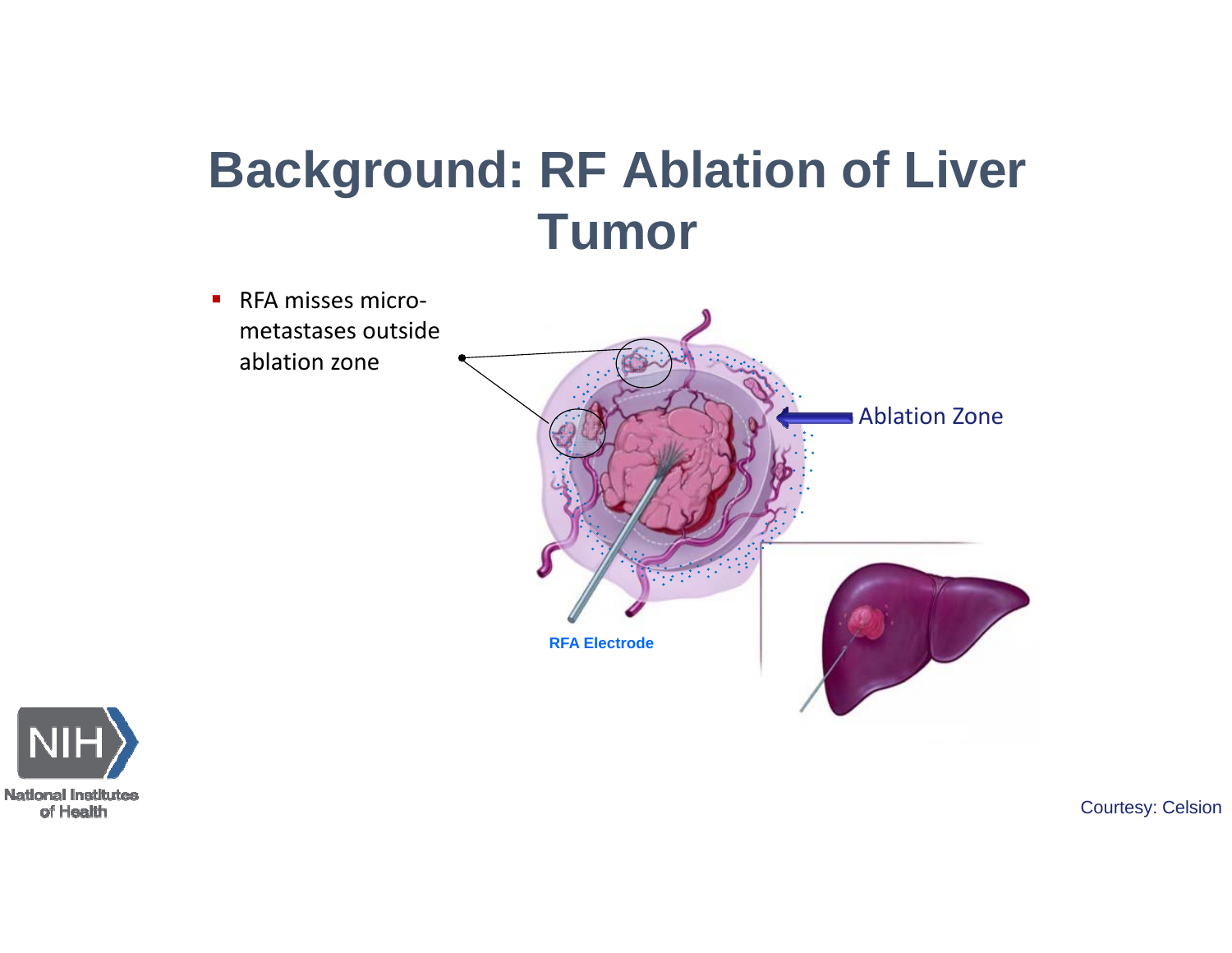#### **Background: RFA+LTLD (ThermoDox)**

Expand the treatment zone to addresses RFA limitations

П ■ RFA misses micrometastases outsideablation zone **Ablation releases** doxorubicin in "Thermal Zone" expanding treatment area and destroying micro‐ metastasesП Drug concentrates in the "Thermal Zone"Ablation Zone Thermal Zone**RFA ElectrodeThermoDox** 

**National Institutes** of Health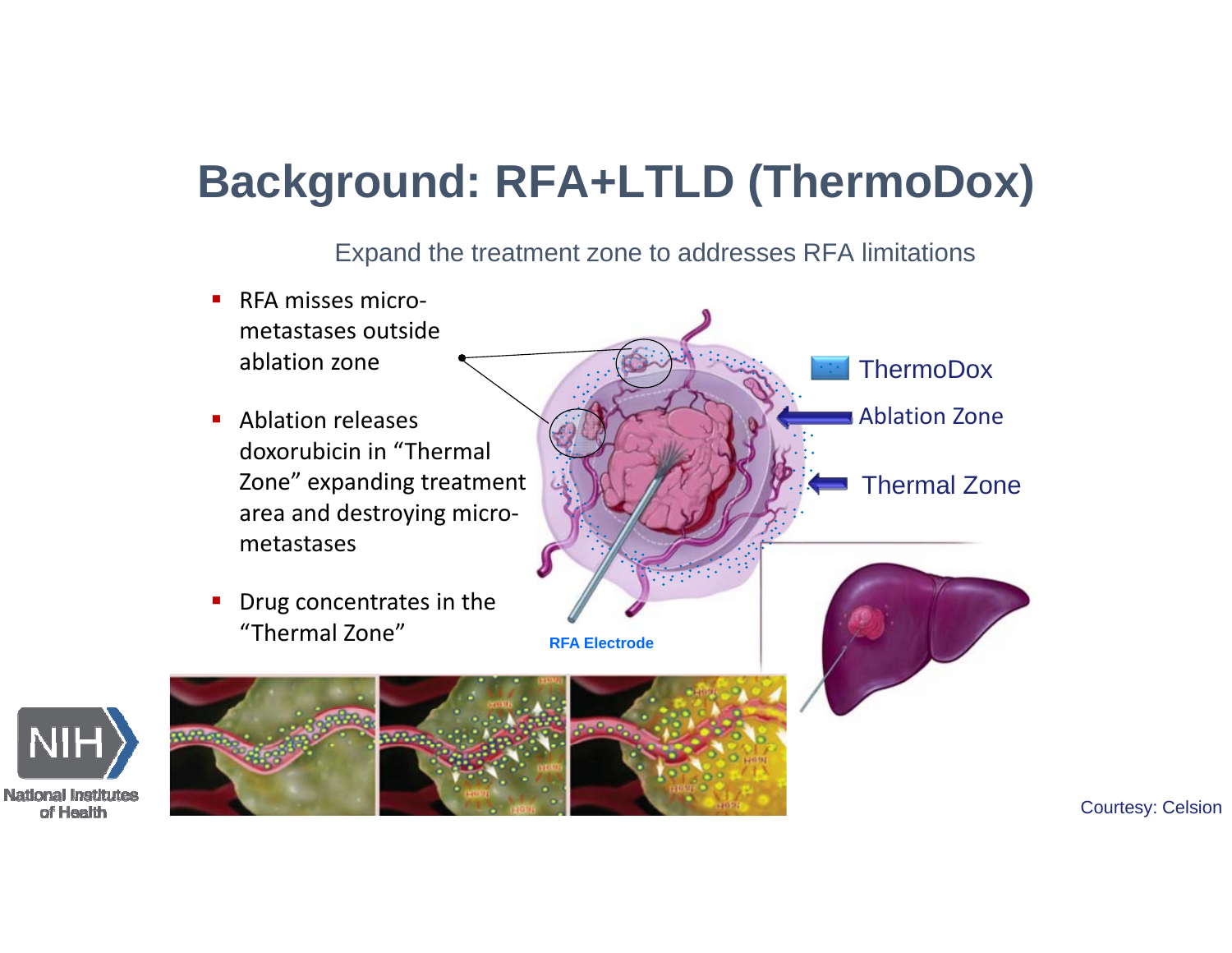## **Phase III HEAT Study Design**



**End Points** 



**Primary: PFS (Progression Free Survival) Secondary: OS (Overall Survival), TTLR (time to local recurrence), Safety, PRO (Time to definite worsening).**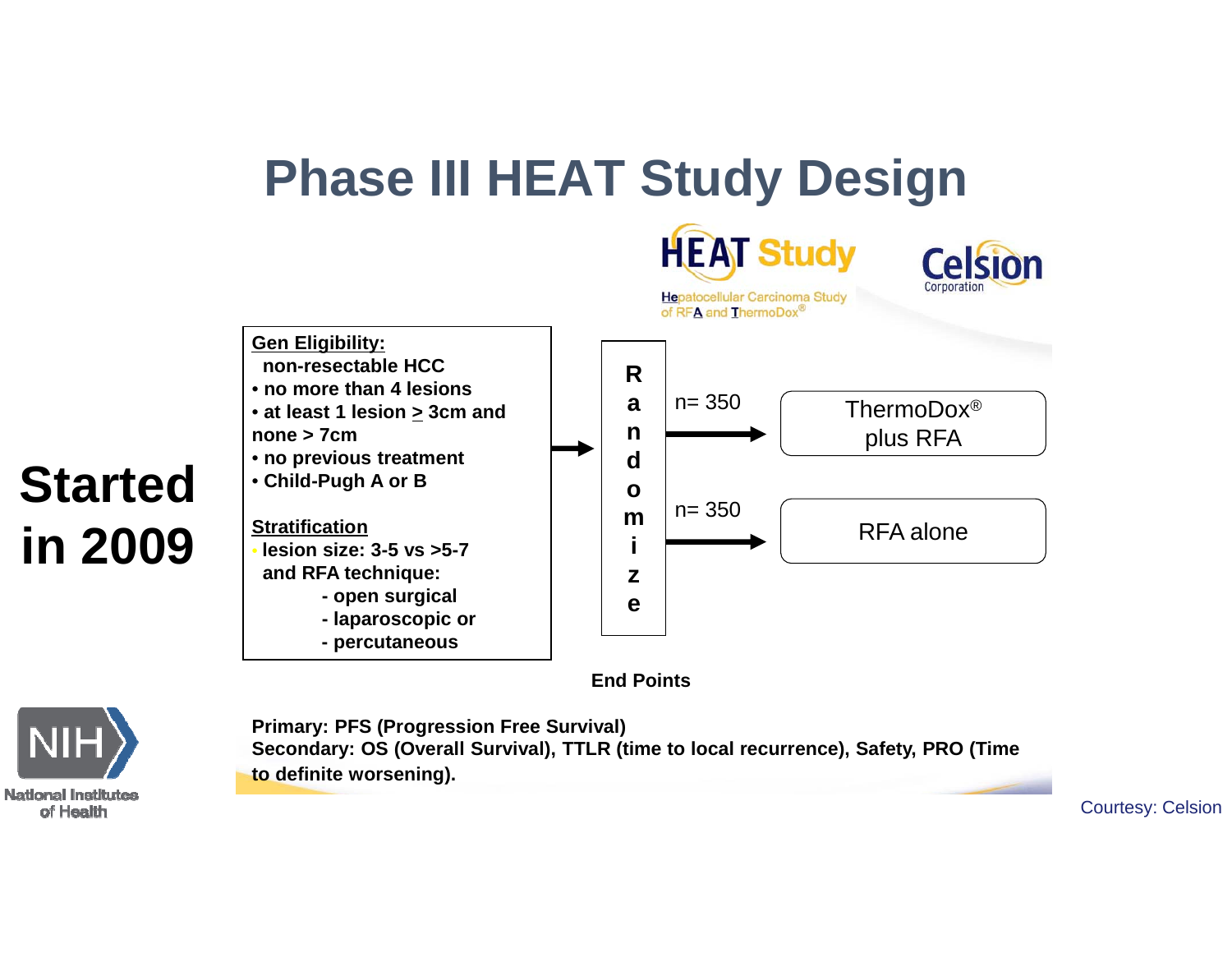# **Results of HEAT Study**

- $\bullet$  **No statistical significant difference** between the treatment groups when PFS or OS considered
- 2014 Sub-group analysis report: Thermodox patients treated longer than 45 min dwell time benefited compared with RFA-only patients. **BUT**
	- $\bullet$ **Dwell time includes repositioning of the needle, when RFA is off.**

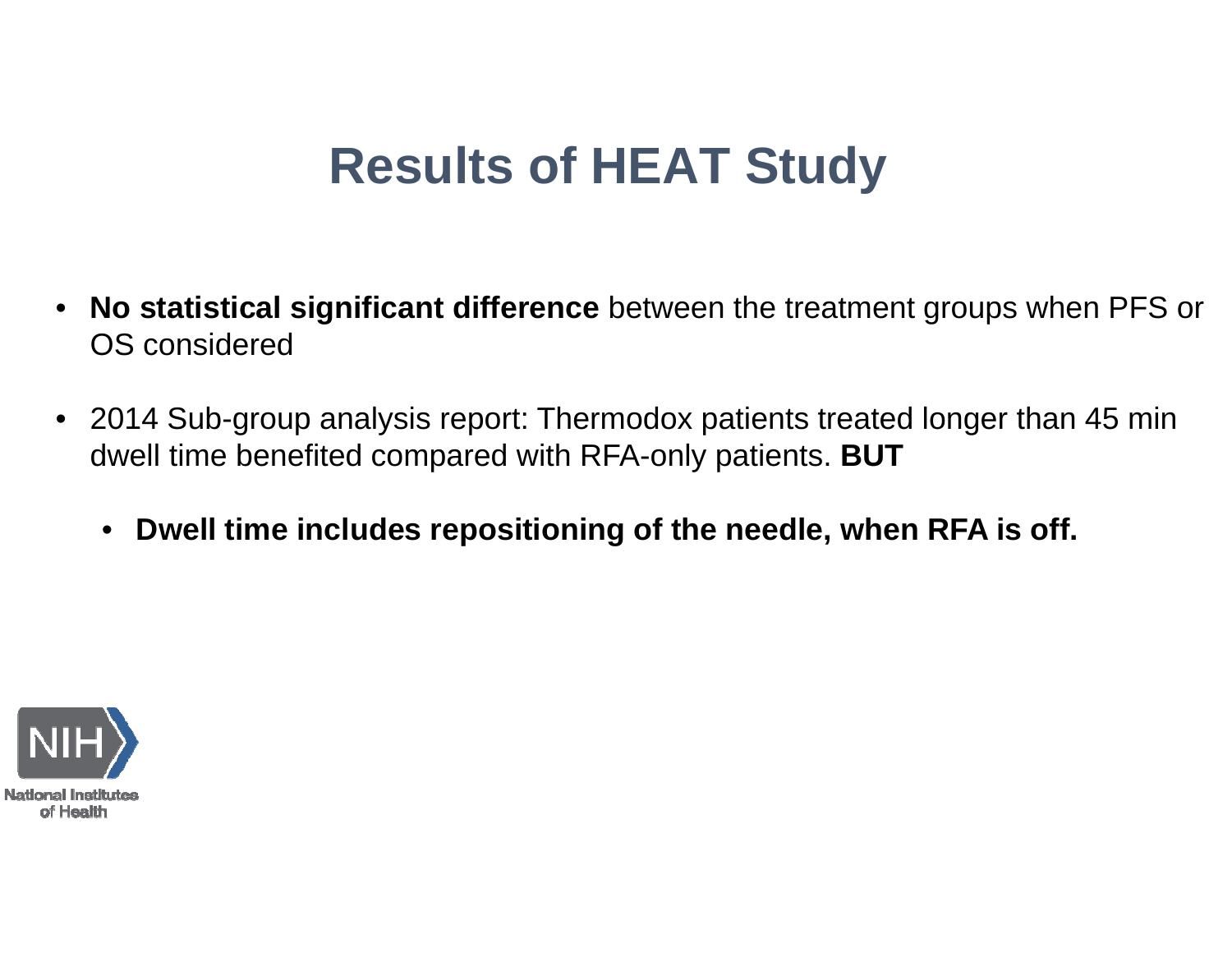## **Methods**

30000

 $(\mathtt{mgm})$ 

Mean (± S.E) Plasma Concentration

- Details of our study:
	- • Only single lesion patients were included (n=437)
	- $\bullet$  One lesion can be under the peak of PK curve to maximize  $AUC = drug$  deposited
	- $\bullet$  Two radiologists segmented volumes using CT images. Average was used.
	- $\bullet$  Cox proportional hazard model used and proportionality was tested.

**RFA** 20000 10000  $\overline{2}$ 5  $\mathbf{a}$ Time (hr) After Start of Infusion<br>Median Overall RFA Time (2.1 hrs ) Wood et.al. 2012

ThermoDox 50 mg/m<sup>2</sup> + Liver RFA Mean  $(\pm 5.E)$  Plasma Concentration of Total Doxorubicin vs Time  $(n=6)$ 

- Total Doxorubicin

R Studio for statistical analysis

 $\bullet$ 

**National Institutes** of Health

## **This is a post-hoc study!**

Intermittent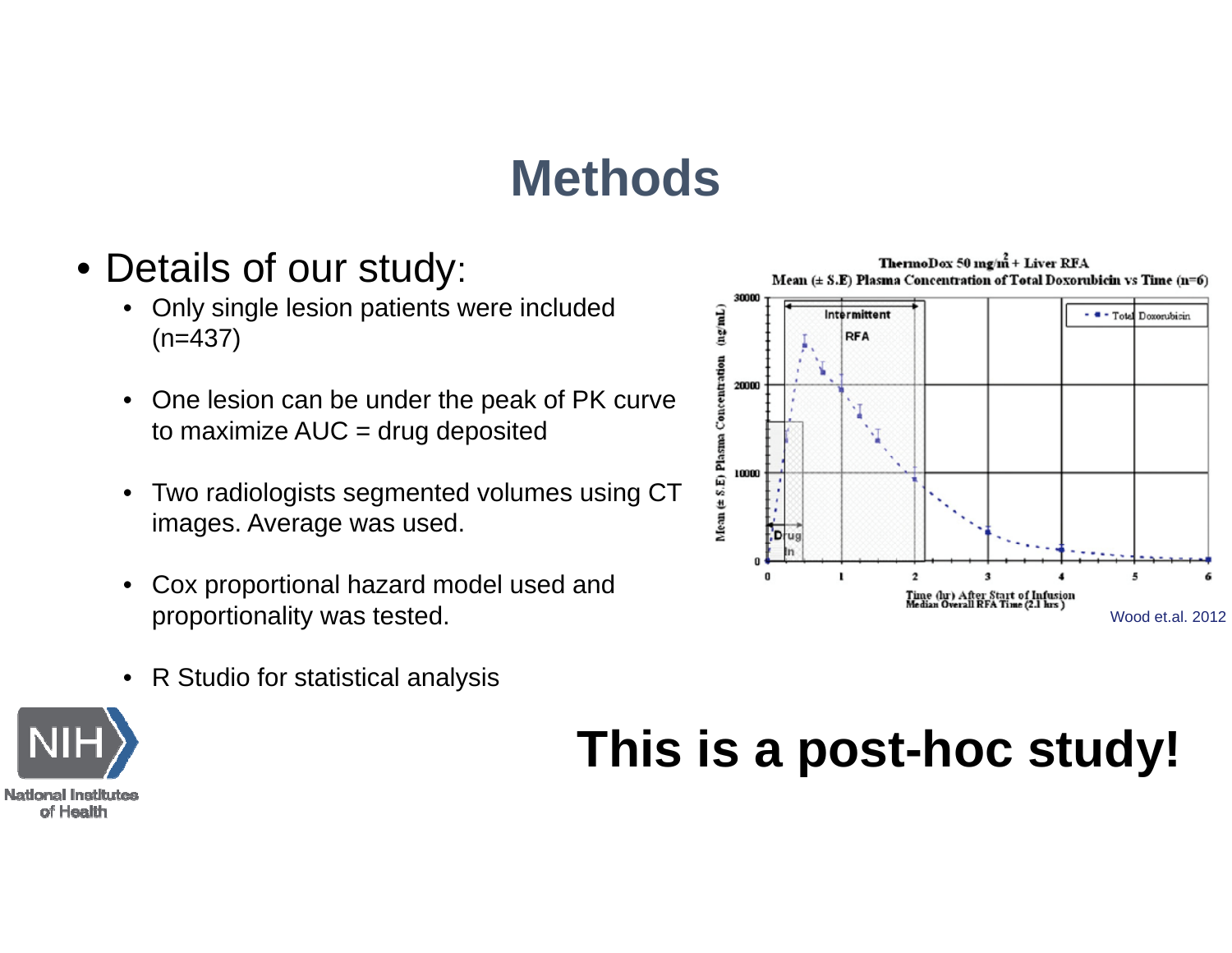## **Burn time vs. Tumor Volume of the HEAT Phase III Clinical Trial Patients**

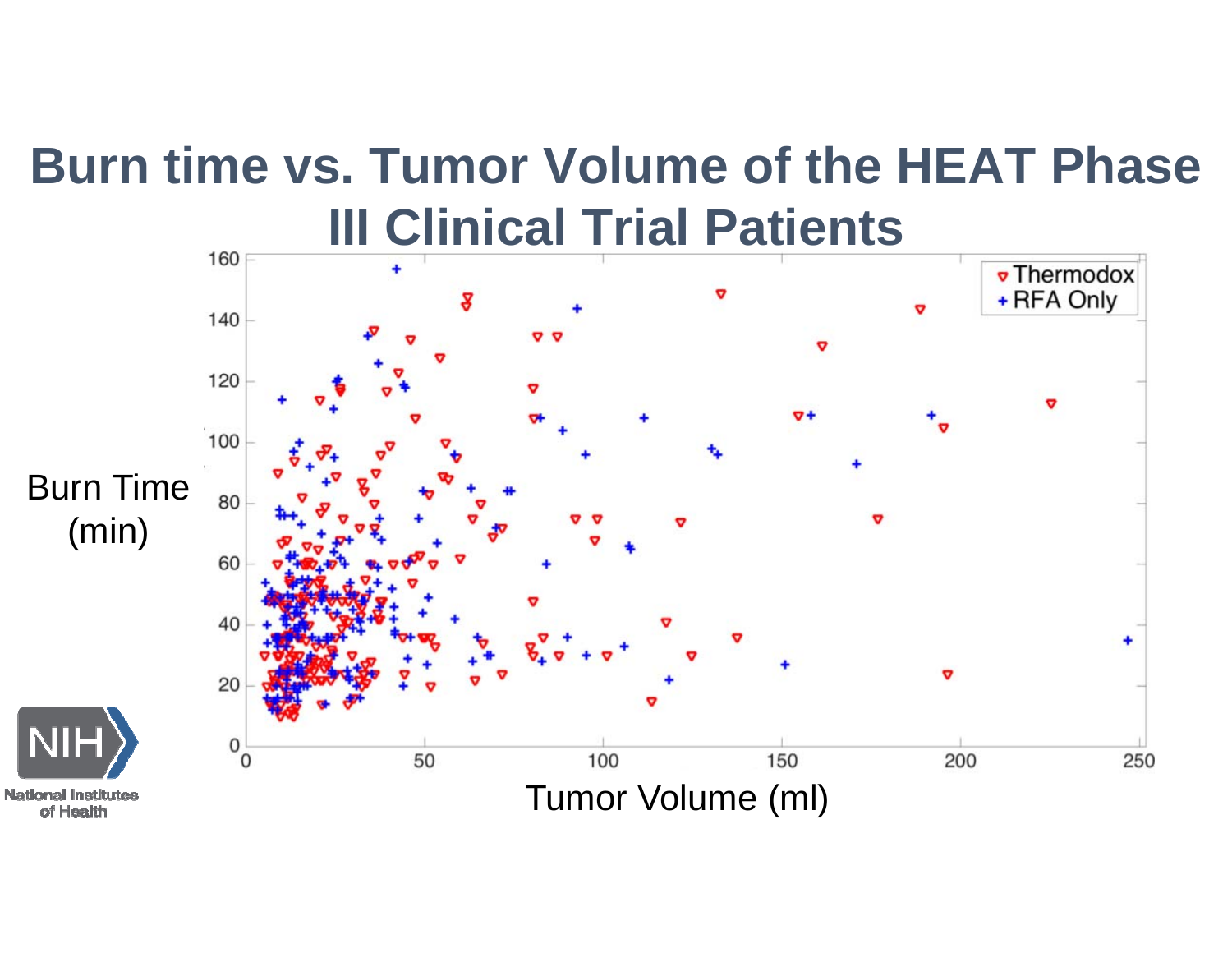#### **Individual Sites have Different Practice Patterns**

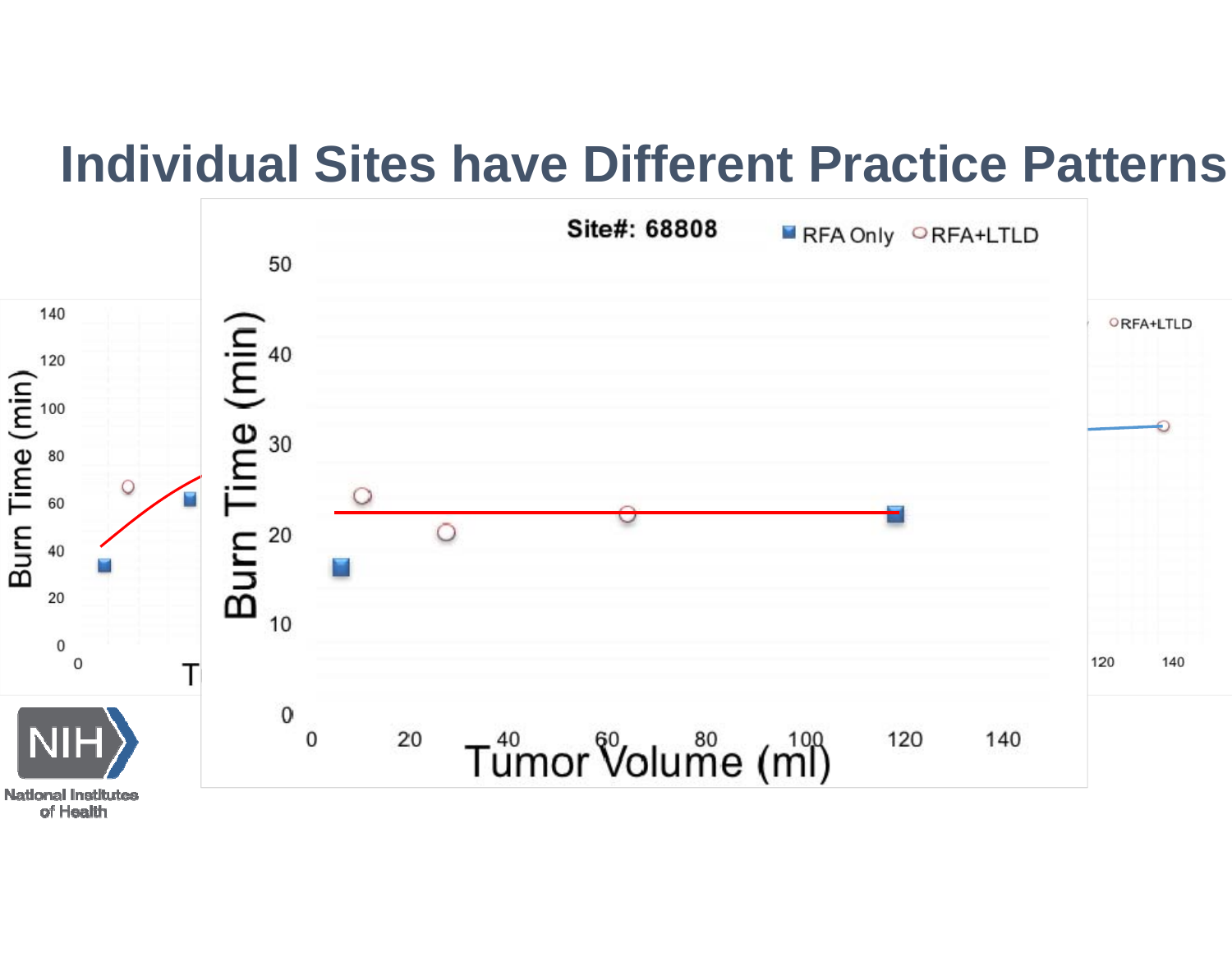#### **Burn Time Per Tumor Volume for RFA**

 $\bullet$ ThermoDox deposition margin is directly affected by burn time





•

 We introduce a **novel parameter** that represents burn time and tumor volume and better than the conventional parameters:

# **Burn Time per Tumor Volume (BTPTV)**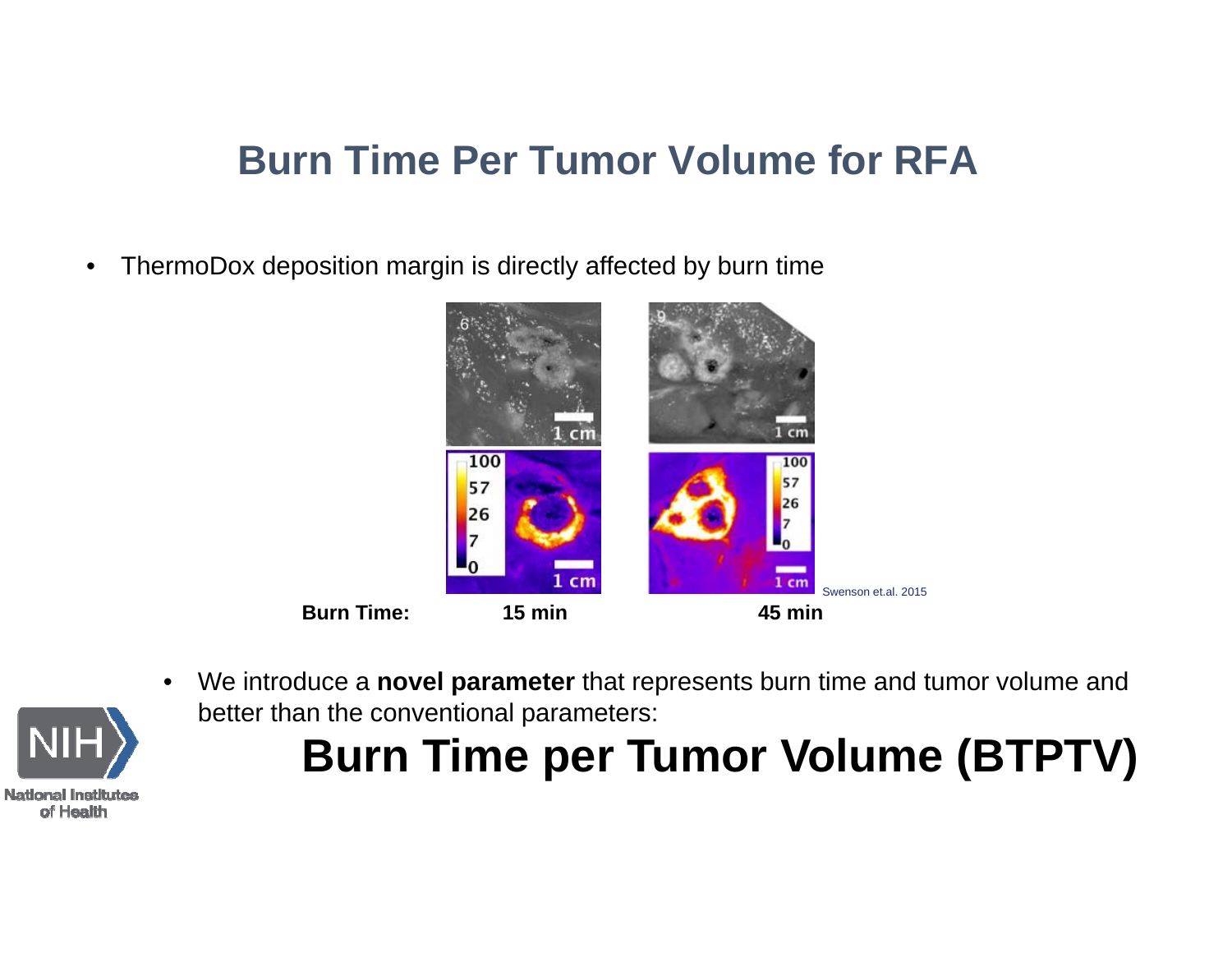#### **Cox Proportional Hazard Model**



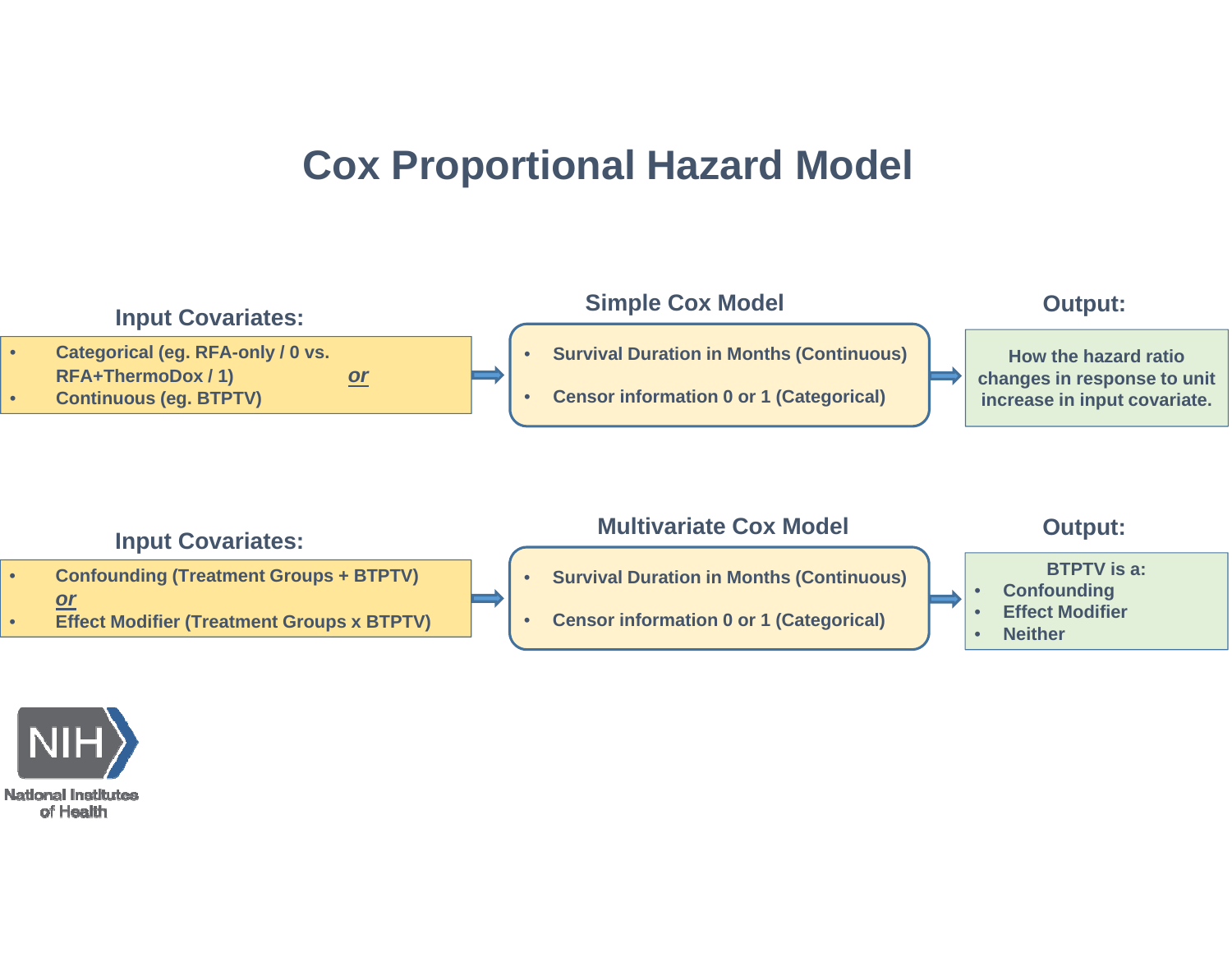## **Cox Analysis Results**

| <b>Covariates</b>                                              | <b>Output</b>       | p-Val | <b>Hazard Ratio</b> | CI          |  |  |
|----------------------------------------------------------------|---------------------|-------|---------------------|-------------|--|--|
| <b>Treatment Groups</b>                                        | Treatment<br>Groups | 0.445 | 0.895               | 0.674-1.189 |  |  |
| <b>Effect Modification</b><br>(Treatment Groups (TG) vs BTPTV) | TG*BTPTV            | 0.038 | 0.85                | 0.728-0.991 |  |  |
| n= 437, Events=191                                             |                     |       |                     |             |  |  |

- We confirmed the previous work, no statistical difference
- BTPTV is an **effect modifier** for the treatment groups: Depending on the group (RFA-only vs. RFA+ThermoDox) BTPTV improves survival



- BTPTV **is not confounding** (tested)
- Burn time per **tumor diameter** is not statistically significant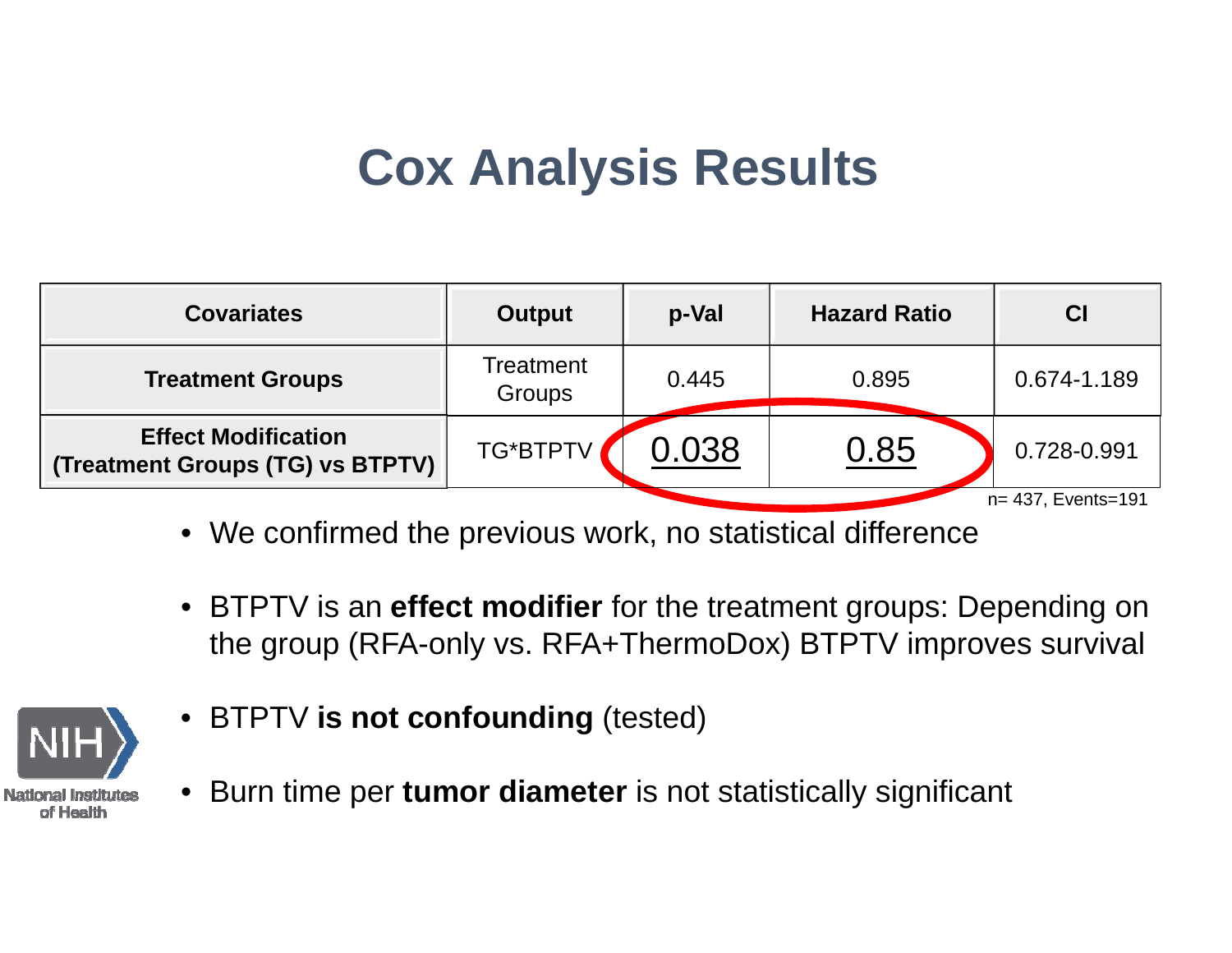# **Cox Analysis on Individual Treatment Groups**

Input Covariate: **BTPTV**

| <b>Groups</b>        | p-Val | <b>Hazard Ratio</b> | CI          | # of<br><b>Patients</b> | <b>Events</b><br>(Deats) | $R^2$ |
|----------------------|-------|---------------------|-------------|-------------------------|--------------------------|-------|
| <b>RFA+ThermoDox</b> | . 017 | 0.836               | 0.722-0.968 | 227                     | 95                       | 0.033 |
| <b>RFA-only</b>      | 0.590 | 0.987               | 0.940-1.036 | 210                     | 96                       | 0.002 |

- Overall Survival of RFA+LTLD patients improved 20% from each unit increase of **BTPTV**
- BTPTV increase did not affect RFA-only patient survival
- PFS was not affected

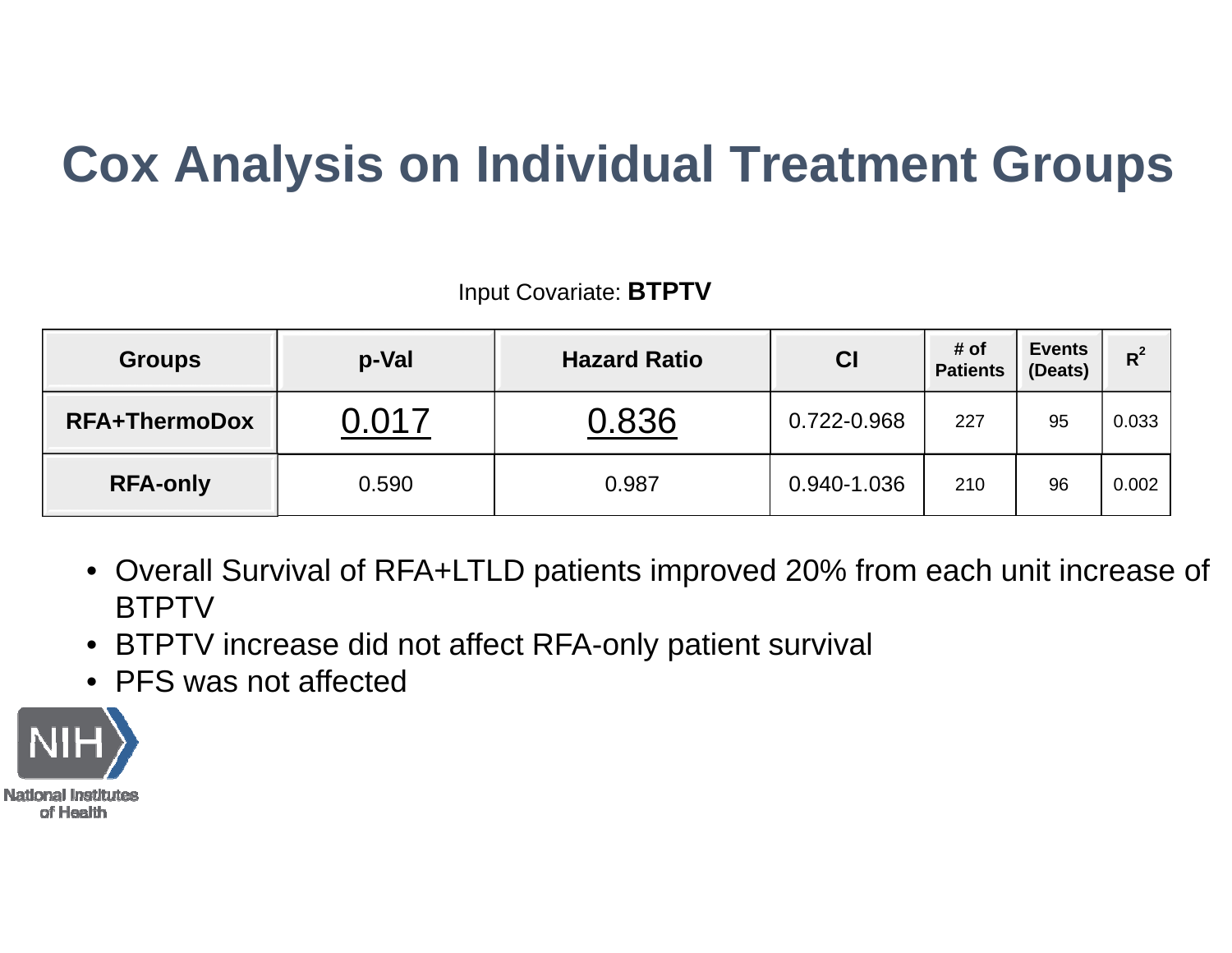## **Different BTPTV Regions and Number of Patients**

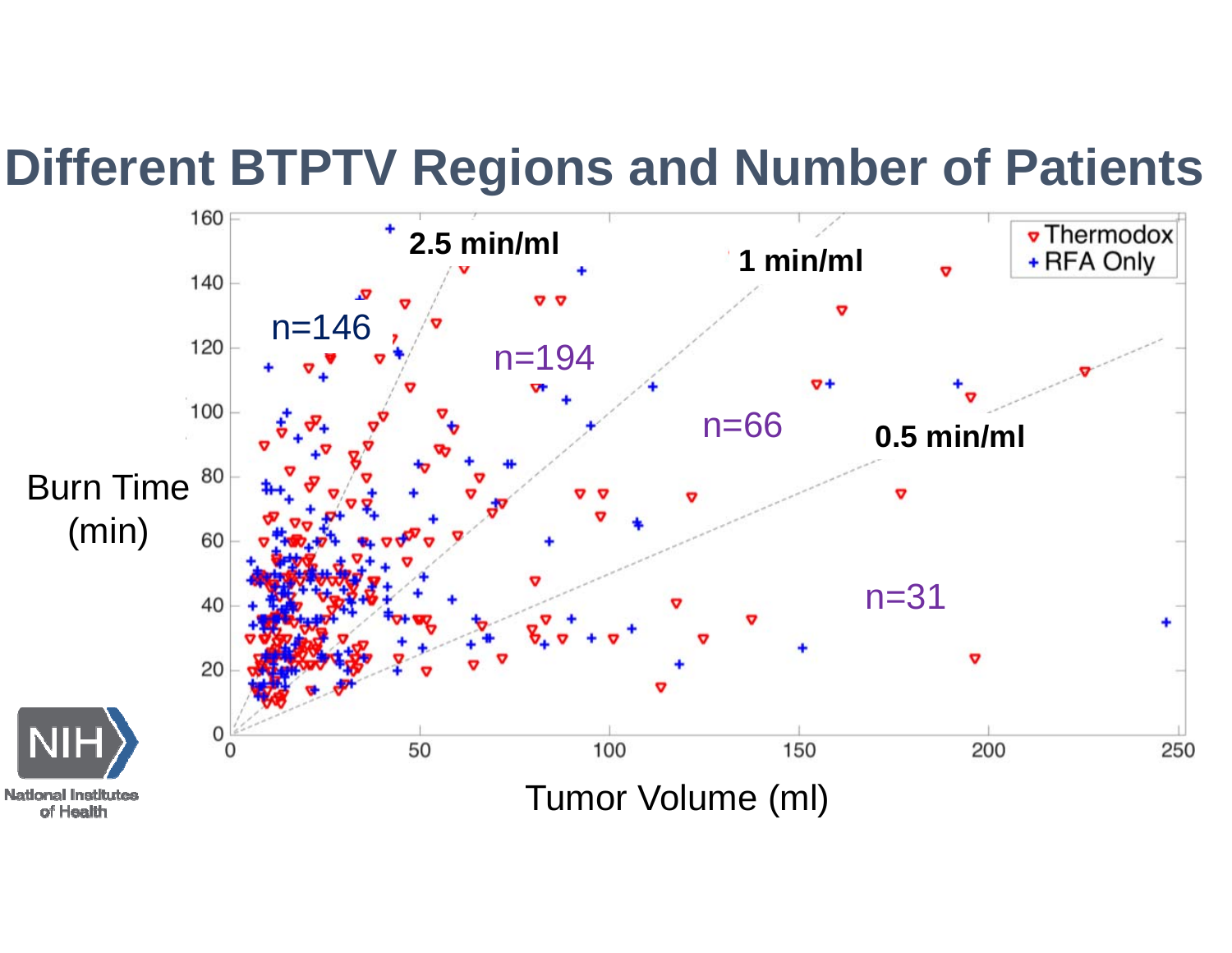#### **Kaplan Meier for BTPTV >3.41min/ml**